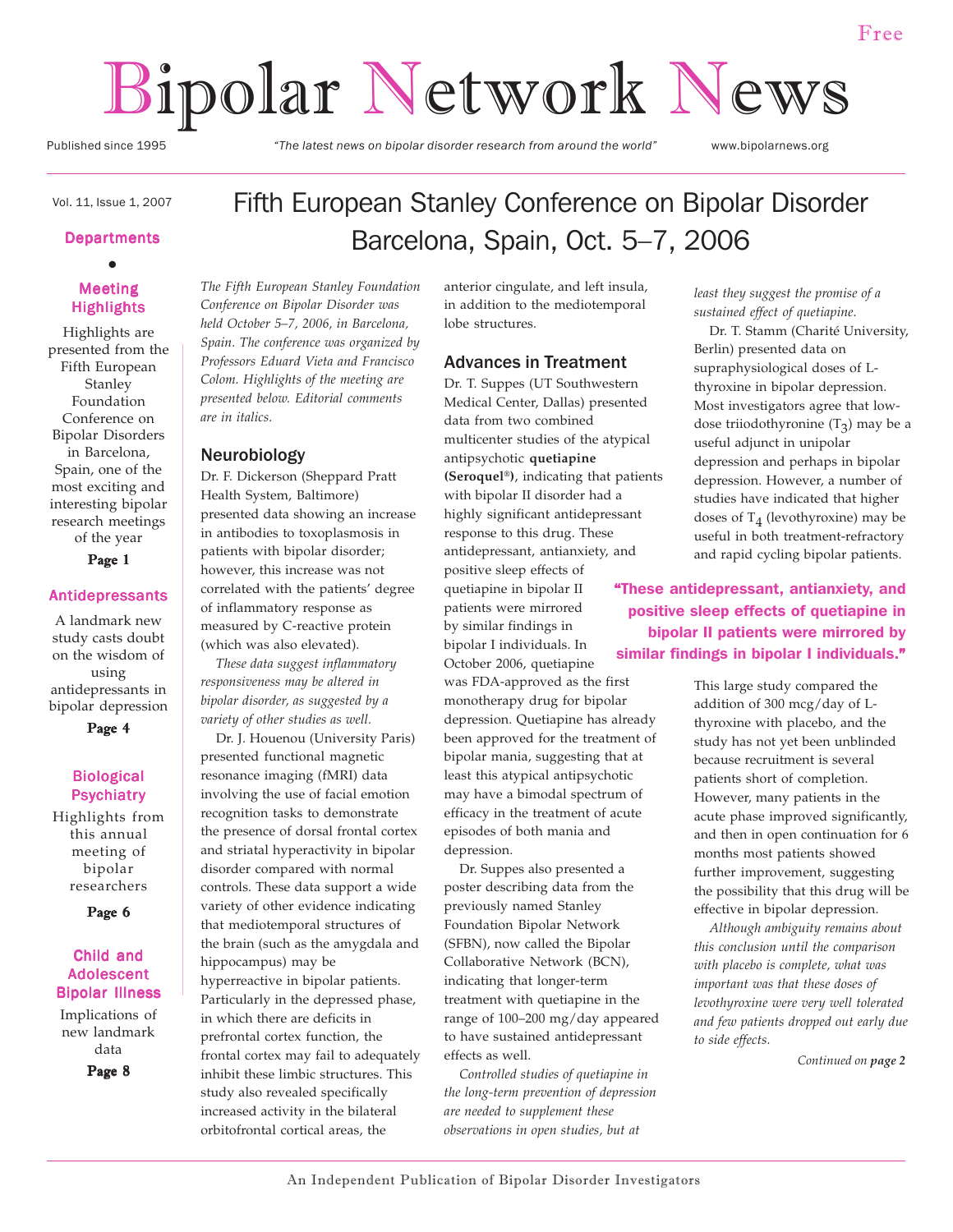## European Conference

*Continued from page 1*

 Dr. H. Grunze (Ludwig-Maximilians University, Munich) presented data on the use of **modafinil (Provigil®)** in the treatment of bipolar depression. Dr. Grunze reported on data from both the acute, 8 week, randomized, placebo-controlled data submitted for publication by Dr. M. Frye, as well as on a 6-month open continuation phase. Modafinil is approved for narcolepsy and related shift-work and sleep disorders,

## "Together, these data suggest the utility of *more typical symptoms of unipolar* lamotrigine augmentation of mood stabilizers, particularly lithium."

as well as for sleep apnea. Open studies had suggested that modafinil might potentiate incomplete effects of antidepressants in unipolar depression, and this study indicated that modafinil had significant benefit over placebo for the treatment of depressed mood, fatigue, and poor concentration in partially treated bipolar depression. What was important about the open continuation phase of this study was the persistence of the effect of modafinil despite the relative absence of problematic switches into mania. Interestingly, modafinil augmentation appeared to work equally well whether or not an antidepressant was already present in the treatment regimen

## Bipolar Network News

Editor-in-Chief: Robert M. Post, MD Managing Editor: Chris S. Gavin

The *BNN* is published three times a year by investigators working with patients with bipolar disorder to better understand the long-term course and treatment of the illness. The newsletter is available free of charge to all who request it. Although the editors of the *BNN* have made every effort to report accurate information, much of the work detailed here is in summary or pre-publication form, and therefore cannot be taken as verified data. The *BNN* can thus assume no liability for errors of fact, omission, or lack of balance. Patients should consult with their physicians, and physicians with the published literature, before making any treatment decisions based on information given in this issue or in any issue of the *BNN*.

Publication of the *BNN* is made possible by an unrestricted grant from the Dalio Foundation.

The opinions expressed in the *BNN* are solely those of the editors, and do not represent the views of any scientific entity or foundation.

For any comments or suggestions you may have, or to be placed on the mailing list, please contact us at: BNN

P. O. Box 7925 Charlottesville, VA 22906-7925

Website: www.bipolarnews.org<br>E-Mail: info@bipolarnews.org

along with at least one mood stabilizer. The doses of modafinil were 100–200 mg/day in the initial blind phase, and 100–400 mg/day in the open continuation phase.

 *Randomized comparisons with other adjunctive agents would appear warranted to appropriately sequence the place of modafinil in the therapeutic armamentarium of bipolar depression. However, because many patients complain of atypical or reverse vegetative symptoms in bipolar depression (such as hypersomnia, increased appetite, and*

*psychomotor slowness, as opposed to the depression including insomnia, appetite suppression, and psychomotor agitation), modafinil would appear to have some merit*

*in helping augment other antidepressant approaches that were not completely effective.*

 Dr. M. van der Loos of the Netherlands presented data from an 8-week randomized trial of **lamotrigine (Lamictal®)** versus placebo augmentation of lithium, which showed a significant advantage for lamotrigine (51.6% response rate versus a 31.7% response rate to placebo). The decrease in magnitude of the reduction in the Montgomery Asberg Depression Rating Scale (MADRAS) score was also statistically significant ( $p = 0.024$ ). Lamotrigine was well tolerated, and interestingly the one severe rash occurred in a patient taking placebo, not lamotrigine.

 This trial is of considerable importance because the original highly significant study of lamotrigine using doses of 50 or 200 mg/ day compared with placebo by Calabrese and colleagues in 1999 was followed by 4 other studies that showed nonsignificant effects of lamotrigine compared with placebo. However, the original NIMH trial by Frye et al. also showed that lamotrigine was more effective than either gabapentin or placebo, and Sachs et al. reported a positive trial using lamotrigine as well. Thus, this new placebo-controlled augmentation trial adds to the widespread belief that not only is lamotrigine effective in preventing depressive occurrences, for which it is FDAapproved, but it may also have acute effects either in monotherapy or augmentation therapy. Given the slow titration necessary to avoid the higher incidence of severe rash that was originally seen with more rapid titration, this study showing acute

antidepressive effects in augmentation of lithium is even more impressive.

*Together, these data suggest the utility of lamotrigine augmentation of mood stabilizers, particularly lithium. In this regard, lithium has the advantage of being a better antimanic agent and lamotrigine a better antidepressant agent, such that the combination may be particularly useful for the large group of lithium partiallyresponsive patients who require augmentation therapy. Lamotrigine also appears to be a highly useful alternative to antidepressants, because the original FDA approval also indicated that lamotrigine was able to prevent manic and mixed episodes, whereas most investigators feel that traditional unimodal antidepressants have some risk of increasing the switch into mania.*

## Treatment of Mania

Dr. M. Tohen (Lilly Corporation) presented data showing that the effects of **carbamazepine (Tegretol®)** were not significantly augmented by the addition of **olanzapine (Zyprexa®)** compared with placebo. In fact, the antimanic effects of carbamazepine were so robust (a 15-point improvement on the Young Mania rating scale [YMRS]), it would have been difficult to show additional improvement. At the same time, there was evidence that carbamazepine lowered olanzapine levels to some extent. In addition, the combination of carbamazepine and olanzapine produced significantly more weight gain and increases in triglycerides than in the patients treated with carbamazepine alone, which was also true for increases in cholesterol.

 Dr. Tohen presented results from a second study indicating significant acute antimanic effects of olanzapine in adolescents, with an effect similar to its effects in adults. In this study, 44.8% of patients improved with olanzapine, compared with 18.5% on placebo. However, compared with the adult studies, there appeared to be a greater degree of intolerance in these adolescent patients (ages 13–17), with increased appetite, weight gain, glucose, cholesterol, and triglycerides. The weight gain and the prolactin increases appeared to be larger and more sustained than those seen in the adult patients.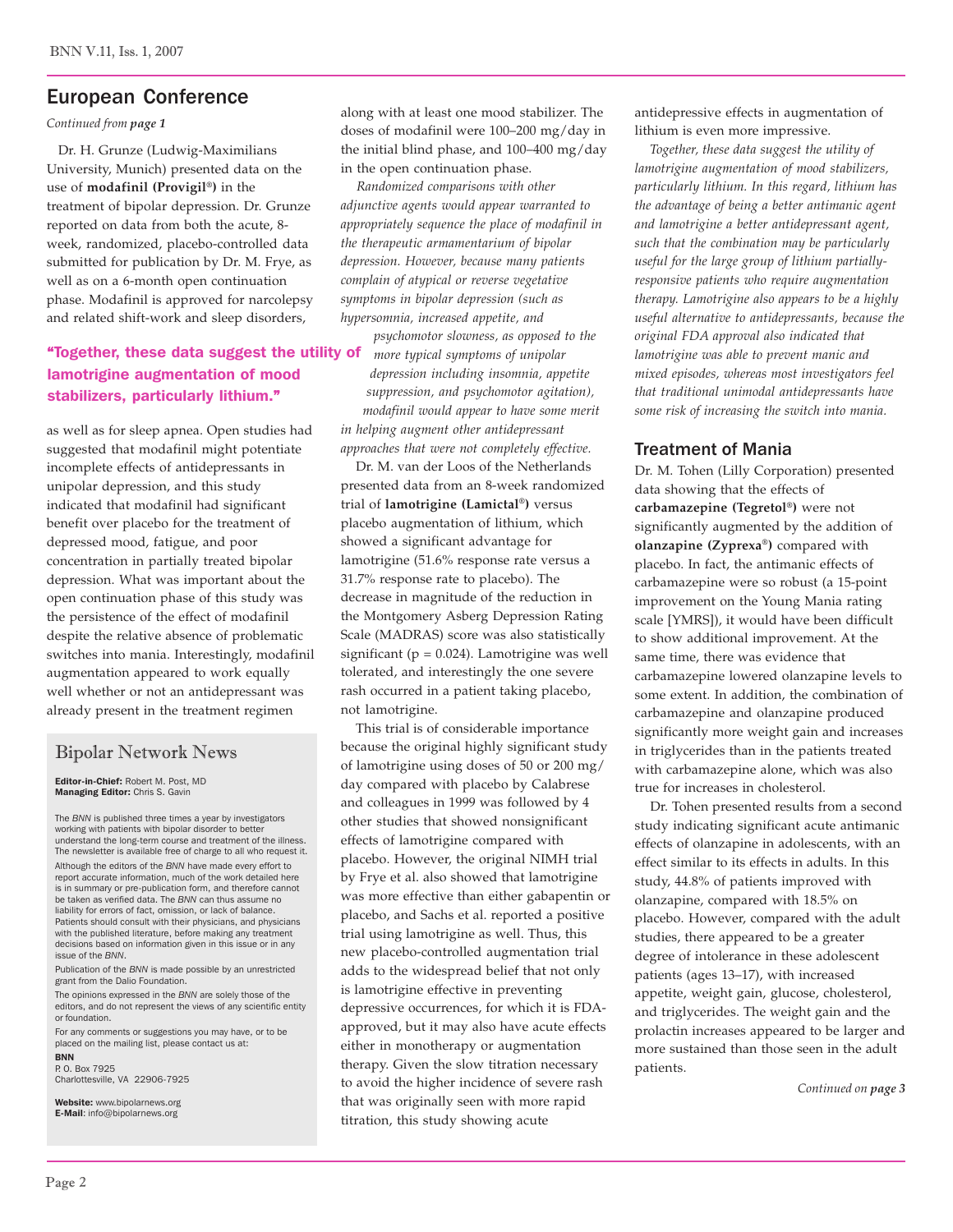## European Conference

*Continued from page 2*

*These data are consistent with data from a variety of other atypical antipsychotics, showing more problematic side effects) including weight gain and extrapyramidal side effects) in children and adolescents with acute mania compared with those seen in adults with acute mania.*

 One of the organizers of the conference, Prof. E. Vieta (University of Barcelona), reported substantial antimanic effects of lithium and valproate, which did not differ in their acute or long-term response efficacy or remission rates. In a second study, Dr. Vieta used valproate as the baseline drug and then compared the addition of the atypical antipsychotic **amisulpride (Solian®)** at 600 mg/day with the addition of the typical antipsychotic **haloperidol (Haldol®)** at 10 mg/day. Response rates were not significantly different (72.6% on amisulpride and 65.5% on haloperidol), although haloperidol patients experienced more adverse events, including increased amounts of extrapyramidal side effects.

*These data bear some similarity to data from a of study of the effects of aripiprazole (Abilify***®***) versus haloperidol in monotherapy of acute mania, where after 12 weeks of treatment, aripiprazole showed both greater degrees of efficacy and tolerability compared with haloperidol. Thus, while there is considerable debate in the literature on schizophrenia suggesting that the typical antipsychotics are just as good as the newer, more costly, atypical antipsychotics, this does not appear the case for bipolar illness.*

 *This view is based not only on the data noted above, but also on several other important studies that suggest that the atypical antipsychotics, particularly olanzapine and quetiapine, have significant antidepressant effects in bipolar depression in their own right (as opposed to the often-reported exacerbation of depression severity or prolongation of episode duration with the typical antipsychotics). There is also a highly different rate of tardive dyskinesia (higher rate with the older versus a lower rate with the newer agents). The literature is highly supportive that bipolar patients are at equal or increased risk of tardive dyskinesia when exposed even intermittently to the older typical antipsychotics, whereas this risk appears to be very substantially reduced in the use of the newer atypical antipsychotics.*

 Dr. A. Yildiz-Yesiloglu (Dokuz Eylul Medical School, Turkey) presented data from a placebo-controlled trial indicating that an agent that inhibits protein kinase C (PKC) shows acute antimanic effects compared with placebo. Previously, Dr. H. Manji and colleagues had noted that both lithium and valproate were PKC inhibitors, and presented open data that **tamoxifen (Novaldex®)** showed remarkable acute antimanic effects. These data confirming those initial suppositions provide evidence that one potential mechanism of antimanic effects is through PKC inhibition, based on the fact that tamoxifen inhibits PKC at concentrations even lower than its better known effects on estrogen receptors (for which it is used in breast cancer prophylaxis).

*Using a more selective PKC inhibitor, such replication of the current findings with tamoxifen would provide clear mechanistic support for PKC inhibition in the treatment of acute mania. These data are also partially convergent with those of Dr. R. Belmaker and colleagues who demonstrated that an antibiotic that inhibits adenylate cyclase is also an acute antimanic agent, suggesting that antimanic effects may occur at several different second messenger pathways. The effects on adenylate cyclase inhibition are shared by lithium and carbamazepine.*

#### Psychological Interventions

Prof. J. Scott (Institute of Psychiatry, London) discussed a most interesting study of cognitive behavioral therapy (CBT) for bipolar disorder involving 20 CBT sessions and two booster sessions in patients who were then followed for 18 months. Surprisingly, there was no overall difference between those receiving CBT and treatmentas-usual. However, patients who had more complex presentations, such as more episodes, substance abuse, comorbidities, problems with the law, and suicide attempts, had a differential response: those with only one or two (or none) of these complications benefited dramatically from CBT compared with treatment-as-usual, whereas those with three or more of these factors actually did less well.

*These data are of interest from the perspective that it now appears that almost all psychopharmacological and other interventions are less effective in those with a greater number of prior episodes or rapid cycling presentations. This treatment imbalance includes the mood stabilizers, atypical antipsychotics, and now even intensive psychotherapeutic intervention. A critical recommendation appears to emerge from these data; that is, the need to intervene early, before the accumulation of multiple episodes and illness complications that make all forms of treatment more difficult, including CBT and naturalistic treatment in the community or in academic settings.*

 As part of the Systematic Treatment Enhancement Program for Bipolar Disorder (STEP-BD), Dr. E. Frank (University of Pittsburgh School of Medicine) performed a comparison between three intensive psychotherapeutic manipulations in bipolar disorder and treatment-as-usual. Each type of intervention (family focus therapy, CBT, or interpersonal therapy with a focus on enhancing social rhythms), was superior to treatment-as-usual.

"... those [patients] with only one or two (or none) of these complications benefited dramatically from CBT compared with treatment-as-usual, whereas those with three or more of these factors actually did less well."

> *These data would tend to support more efficient psychoeducational approaches aimed at early detection of minor emerging symptoms to intervene early, and the importance of long-term maintenance treatment. The more cumbersome regularization of circadian rhythms may not be a critical factor in mood stabilization. However, it is interesting to note that the patients in this study were on a median of 5 medications in addition to their various psychotherapeutic interventions. These data are consistent with data from multiple other studies that adequate treatment of bipolar disorder often requires exceedingly complex multimodal regimens with, at times, the need for 5 to as many as 8 or 9 medications, depending on the complexity of the patients' illness and their comorbidities. The addition of supportive educational and focused psychotherapeutic approaches now also appears critical to the best outcome.*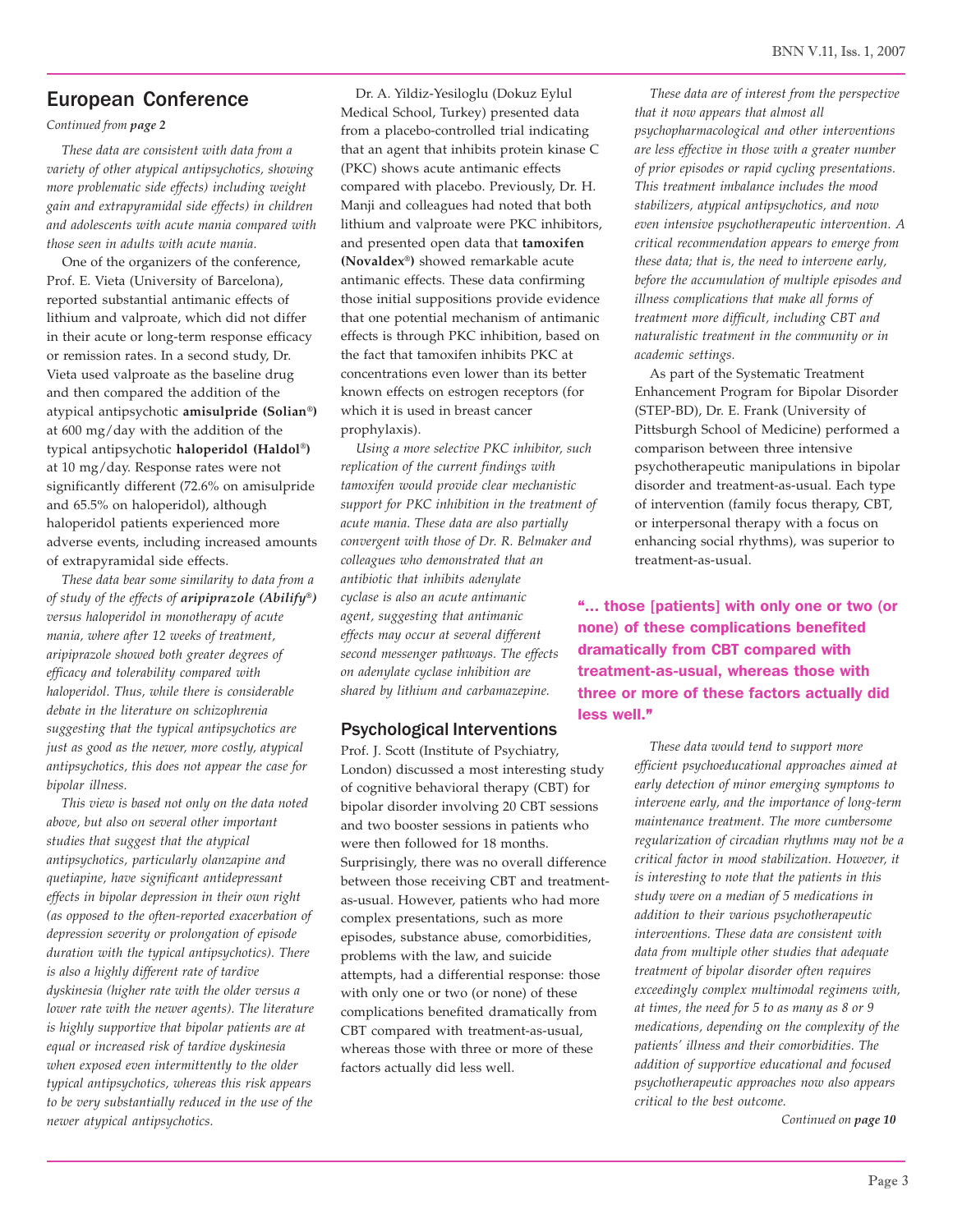#### Effectiveness of adjunctive antidepressant treatment for bipolar depression

Sachs GS, Nierenberg AA, Calabrese JR, Marangell LB, Wisniewski SR, Gyulai L, Friedman ES, Bowden CL, Fossey MD, Ostacher MJ, Ketter TA, Patel J, Hauser P, Rapport D, Martinez JM, Allen MH, Miklowitz DJ, Otto MW, Dennehy EB, Thase ME

|                                                                                                                                                                                                                                                                                                                                                                                                                                                                                                                                                                                                                                                                                                                                                                                                                                                                                                                                                                                                                                                                                                                                                                                                                                                                                                                                                                                                                                                                                                                                                                                                                                                                                                                                                                                                                                                                                                                                                                                                                                   | 19 NEW ENGLAND         |                                                                                                                                                                                                                                                                                                                                                                                                                                                                                                                                                                                                                                                                                                                                                                                                                                                                                                                                                                                                                                                                                                                                                      |
|-----------------------------------------------------------------------------------------------------------------------------------------------------------------------------------------------------------------------------------------------------------------------------------------------------------------------------------------------------------------------------------------------------------------------------------------------------------------------------------------------------------------------------------------------------------------------------------------------------------------------------------------------------------------------------------------------------------------------------------------------------------------------------------------------------------------------------------------------------------------------------------------------------------------------------------------------------------------------------------------------------------------------------------------------------------------------------------------------------------------------------------------------------------------------------------------------------------------------------------------------------------------------------------------------------------------------------------------------------------------------------------------------------------------------------------------------------------------------------------------------------------------------------------------------------------------------------------------------------------------------------------------------------------------------------------------------------------------------------------------------------------------------------------------------------------------------------------------------------------------------------------------------------------------------------------------------------------------------------------------------------------------------------------|------------------------|------------------------------------------------------------------------------------------------------------------------------------------------------------------------------------------------------------------------------------------------------------------------------------------------------------------------------------------------------------------------------------------------------------------------------------------------------------------------------------------------------------------------------------------------------------------------------------------------------------------------------------------------------------------------------------------------------------------------------------------------------------------------------------------------------------------------------------------------------------------------------------------------------------------------------------------------------------------------------------------------------------------------------------------------------------------------------------------------------------------------------------------------------|
| JOURNAL of MEDICINE                                                                                                                                                                                                                                                                                                                                                                                                                                                                                                                                                                                                                                                                                                                                                                                                                                                                                                                                                                                                                                                                                                                                                                                                                                                                                                                                                                                                                                                                                                                                                                                                                                                                                                                                                                                                                                                                                                                                                                                                               |                        |                                                                                                                                                                                                                                                                                                                                                                                                                                                                                                                                                                                                                                                                                                                                                                                                                                                                                                                                                                                                                                                                                                                                                      |
|                                                                                                                                                                                                                                                                                                                                                                                                                                                                                                                                                                                                                                                                                                                                                                                                                                                                                                                                                                                                                                                                                                                                                                                                                                                                                                                                                                                                                                                                                                                                                                                                                                                                                                                                                                                                                                                                                                                                                                                                                                   | -----                  | $- - -$                                                                                                                                                                                                                                                                                                                                                                                                                                                                                                                                                                                                                                                                                                                                                                                                                                                                                                                                                                                                                                                                                                                                              |
| Effectiveness of Allonoise Antibonossant Treatment                                                                                                                                                                                                                                                                                                                                                                                                                                                                                                                                                                                                                                                                                                                                                                                                                                                                                                                                                                                                                                                                                                                                                                                                                                                                                                                                                                                                                                                                                                                                                                                                                                                                                                                                                                                                                                                                                                                                                                                | for Blooker Depression |                                                                                                                                                                                                                                                                                                                                                                                                                                                                                                                                                                                                                                                                                                                                                                                                                                                                                                                                                                                                                                                                                                                                                      |
| Good bate \$15, bobs is licensing \$15, lowed Column \$15, lowed \$10, provident \$15.<br>States & Martinsky Ph.D., Lastin Count & H.D., Council Printers, R.O. Charles, Bossile, N.O.<br>But I has \$3.800 found \$1.870, bench the \$3.500,000.<br>because with their figure light large & Wallace With Shifted & Alan With<br>front deposits that states of the first first former that automated from her.                                                                                                                                                                                                                                                                                                                                                                                                                                                                                                                                                                                                                                                                                                                                                                                                                                                                                                                                                                                                                                                                                                                                                                                                                                                                                                                                                                                                                                                                                                                                                                                                                    |                        |                                                                                                                                                                                                                                                                                                                                                                                                                                                                                                                                                                                                                                                                                                                                                                                                                                                                                                                                                                                                                                                                                                                                                      |
|                                                                                                                                                                                                                                                                                                                                                                                                                                                                                                                                                                                                                                                                                                                                                                                                                                                                                                                                                                                                                                                                                                                                                                                                                                                                                                                                                                                                                                                                                                                                                                                                                                                                                                                                                                                                                                                                                                                                                                                                                                   | <b>Advised As</b>      |                                                                                                                                                                                                                                                                                                                                                                                                                                                                                                                                                                                                                                                                                                                                                                                                                                                                                                                                                                                                                                                                                                                                                      |
| Anyda at least to at the top flower year of duality atom to low link and well to a flow the top that<br>tingle dealer. The disciplines of which discussed addressed were for<br>features winds species/with looks fixeds likely depended was not<br>have not explicit, the major was designed to determine whether advances untilly<br>excust durant subury almost a Visular domains which hamaling for<br>ing of many<br><b>STATISTICS</b><br>is the furtherful standard commodational increasingly actively activity with<br>the far showed more to other speed of the price and the children of the first state of the children of the<br>allowing persharing the part of a teach publicat after a first sharing that the<br>earlies associate a sale data on 1 autobated data systems.<br>has alread how be send deady working also insured that of persons for<br>the Program and North Human of Management by Charles and and an analyze all the<br>know this. The street stands was the amother of which is only interest.<br>was made business in a both money is execute and of release.<br>be also allowed women of any discountered allows while<br>position made a homest sub to be once of manual new day marked.<br><b>STATISTICS</b><br>have no of the UV reduce (2074) models a monitorial from the advector are<br>Militana boat he chiefs summ a drift of the firms of the<br>analysis a tend and that also a marking sheets that all the products.<br>are much familiar the group modeling a most matthew play plan for some sharing<br>print in acceler moves. Les of manue energy afforts with any<br>statute to be not allow.<br><b>STATISTICS</b><br>The new of adversion, resolved and democrat medication, as a mount with being<br>of transformations was not approved with because of the set of the between that<br>d'access encore affecte solo à logos son prove soder en pobl e<br>left grow in tracks and risk of certifications decays for their phones.<br>ESSATISTICS are models. Millers with |                        | Kelly ad how limits \$10.5<br>Allegean top Monte Boyer<br>more more many to<br>Adviser Denvis in Ar<br>to take a motor and such as<br>at local firm formal change at<br>Strategies and the control of the<br>A.M. De Grande of Children<br>had to meet the first<br><b>Contractor Contractor</b><br>a problem in Concert school<br><b>A STATISTICS IN THE STATISTICS</b><br>a long-look door from the at-<br>an Fully & Harry of Way<br>a life of the life. Mr.<br>March Trade Colorado State Co<br>dealers to the first product of<br>the company's property and the com-<br>formed and the following property<br>sing with them as they<br>but artistan limits - Co<br>the book of the form of the con-<br>the chair ton in<br>Alto A committed products that<br>the case time with a<br>to an artist and a state of<br>the all states and the control of<br>a false in the air between<br>the Mary Street Market and the<br>the second control of the control<br>the adjaced boys down<br>and the company's art and<br>the two two dealers are string as a<br>------<br>to color common<br>with the Commission with a lot<br><b>THE RESIDENCE</b> |
| proposed at a second and sen-                                                                                                                                                                                                                                                                                                                                                                                                                                                                                                                                                                                                                                                                                                                                                                                                                                                                                                                                                                                                                                                                                                                                                                                                                                                                                                                                                                                                                                                                                                                                                                                                                                                                                                                                                                                                                                                                                                                                                                                                     |                        | c.<br>The product of the product of the control of the con-                                                                                                                                                                                                                                                                                                                                                                                                                                                                                                                                                                                                                                                                                                                                                                                                                                                                                                                                                                                                                                                                                          |

*New Engl J Med* 2007; 356 (17): 1711–1722

Methods: In this doubleblind, placebo-controlled study, we randomly assigned subjects with bipolar depression to receive up to 26 weeks of treatment with a mood stabilizer plus adjunctive antidepressant therapy or a mood stabilizer plus a matching placebo, under conditions generalizable to routine clinical care. The primary outcome was the percentage of subjects in each treatment group meeting the criterion for a durable recovery (8 consecutive weeks of euthymia). Secondary effectiveness outcomes and rates of treatment-emergent affective switch (a switch to mania or hypomania early in the course of treatment) were also examined. Results: Forty-two of the 179 subjects (23.5%) receiving a mood stabilizer plus adjunctive antidepressant therapy had a durable recovery, as did 51 of the 187 subjects (27.3%) receiving a mood stabilizer plus a matching placebo (p  $= 0.40$ ). Modest nonsignificant trends favoring the group receiving a mood stabilizer plus placebo were observed across the secondary outcomes. Rates of treatment-emergent affective switch were similar in the two groups. Conclusions: The use of adjunctive, standard antidepressant medication, as compared with the use of mood stabilizers, was not associated with increased

## Special Report

# Bipolar Disorder and the Use of Antidepressants

## New Findings

A recent paper by Dr. G. S. Sachs and colleagues from the Systematic Treatment Enhancement Program for Bipolar Disorder (STEP-BD) was recently published in the *New England Journal of Medicine* (2007; 356 [17]: 1711–1722). The focus of this paper was the effectiveness of adjunctive antidepressant treatment for bipolar depression (see sidebar, left), and it reported important new data regarding the use of the unimodal antidepressants in patients with bipolar depression. The clinical practice of adding an antidepressant to a mood stabilizer has long been a central approach to treating a depressive episode that breaks through ongoing treatment with a mood stabilizer in bipolar disorder. However, the new data of Sachs et al. indicate that this adjunctive antidepressant treatment is no more effective than a placebo, i.e., the maintenance of the mood stabilizer alone with no added active antidepressant. This study has very important implications for routine clinical therapeutics of bipolar depression and suggests that one of the most commonly used approaches to bipolar depression in the past should not only be reevaluated, but also that other approaches should be employed instead.

 The STEP-BD study had a substantial patient sample of more than 170 patients in each group, who were randomized to antidepressant treatment with either **bupropion (Wellbutrin®)** to a maximum of 375 mg/day or **paroxetine (Paxil®)** to a maximum of 40 mg/day, compared with a group who received inactive placebo. On every measure, there was not a trend that the addition of an antidepressant was superior to placebo, and on several measures, the placebo group was slightly more effective by a few percentage points. The endpoints that were evaluated in the study included: a remission of depression for at least 8 weeks, transient remission, 50% improvement, and the side effect of switching into mania (which occurred in approximately 10% of patients in either randomized arm).

Thus, two of the most commonly used antidepressants the serotonin-selective reuptake inhibitor paroxetine and the dopamine-active compound bupropion—were not as effective treatments as placebo when added to a mood stabilizer for bipolar depression. What were not included in this study were the strongly noradrenergic-active antidepressants such as the mixed serotonin and norepinephrine reuptake inhibitor **venlafaxine (Effexor®)**, or the norepinephrineselective reuptake inhibitor **desipramine (Norpramin®)**. These two medications, however, have been shown previously to be more likely to switch bipolar patients into mania than bupropion, and to be no more effective acutely as antidepressants. Thus, the traditional unimodal antidepressants for unipolar depression as a group do not appear to be effective adjuncts to mood stabilizers in bipolar depression.

## Alternatives to Antidepressants

A significant and as yet unanswered question is: What would be better approaches to bipolar depression than using adjunctive antidepressants? A recent paper by Dr. D. Miklowitz and associates from the STEP-BD indicates that psychotherapeutic intervention is helpful (2007; *Arch Gen Psychiatry* 64 [4]: 419–426). These data of Dr. Miklowitz,

together with a very considerable number of other studies, indicate that cognitive-behavioral therapeutic (CBT) techniques and psychoeducational approaches are better than treatment as usual for a variety of indices of affective illness recurrence and functioning. Therefore, it would appear highly appropriate to use these modalities for depression breaking through treatment with a mood stabilizer.

 In addition, one can also consider a number of other pharmacological alternatives to the initial use of antidepressants as augmentation.

 One clear alternative is lithium augmentation, if lithium is not one of the mood stabilizers already in the treatment regimen. There is considerable evidence that lithium augments the antidepressant effects of a variety of agents in unipolar depression, and there is some evidence for lithium's acute efficacy in bipolar depression as well.

*Continued on page 5* antidepressants. Early institution of **lamotrigine (Lamictal®)** has much data to substantiate its use. Although the initial acute antidepressant effects of lamotrigine reported by Dr. J. Calabrese et al. in 2003 were not replicated in a series of pharmaceutical industry-sponsored studies, a meta-analysis of these studies by Dr. J. Geddes and colleagues indicates that there is overall statistical significance of the effects of lamotrigine in bipolar depression (see p. 10). Moreover, the study by Frye et al. (2000) and a new study by Nolen and colleagues (2007; *Acta Psychiatr Scand* 115 [5]: 360–365) indicate acute antidepressant effects of lamotrigine as well. These data, together with lamotrigine's FDA-approved indication for the prevention of episode recurrence (particularly depression), suggest that it would be a highly useful alternative to

efficacy or with increased risk of treatment-emergent affective switch.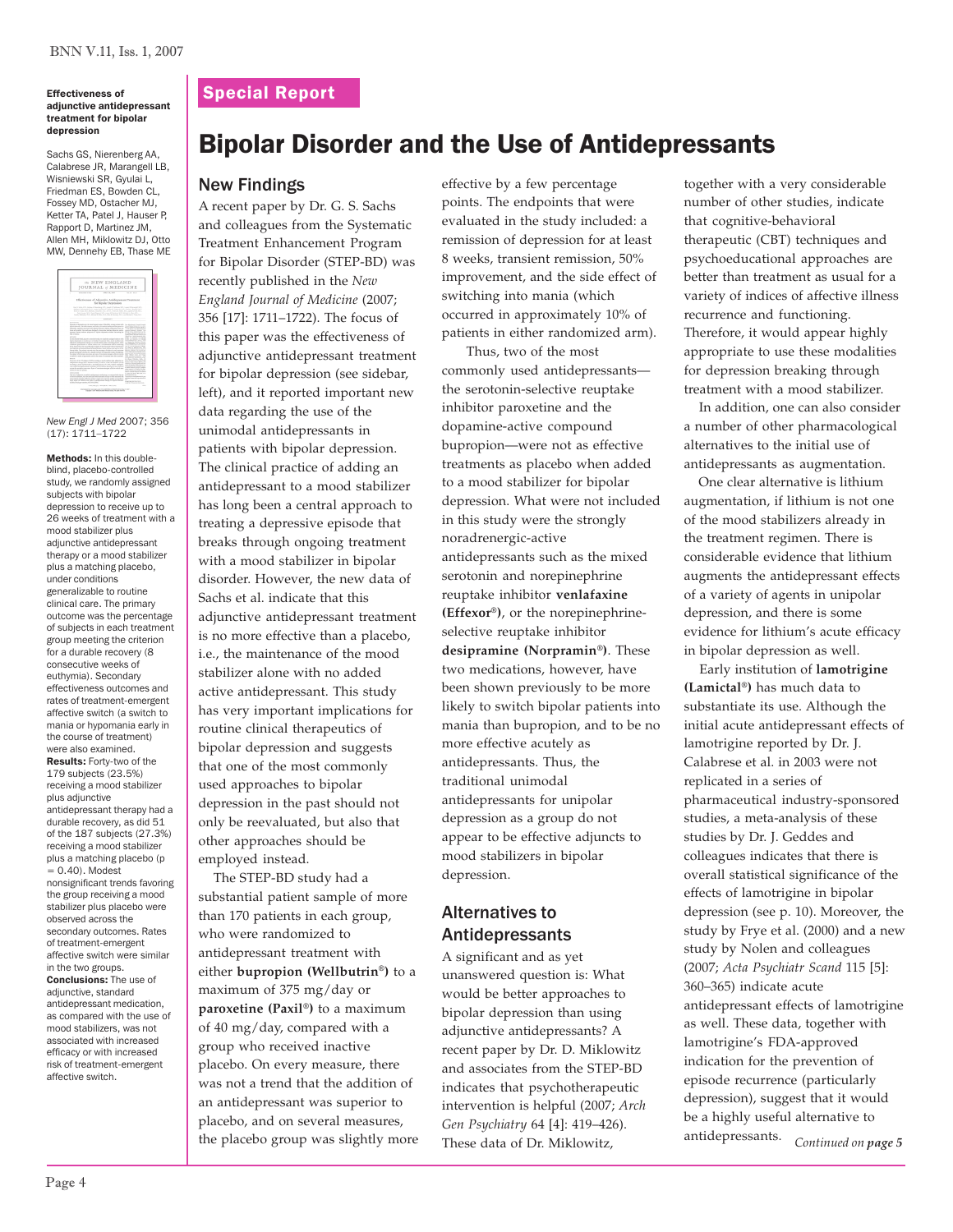## Antidepressants

*Continued from page 4*

 **Carbamazepine (Tegretol®)**, another mood stabilizer, is also worthy of consideration because recent data from Dr. Z. Zhang and colleagues (2007; *J Psychiatr Res* 41 [3–4]: 360–369) as well our own earlier on-off-on studies at the NIMH suggest that it may have antidepressant properties, and be effective not only in acute mania, but also in acute depression. Dr. L. Davis et al. (2005) have reported data suggesting the efficacy of **valproate** in acute bipolar depression, and especially good antianxiety effects.

 Use of an atypical antipsychotic in bipolar depression should also be given significant consideration. **Quetiapine (Seroquel®)** has now been approved as a monotherapy in the treatment of depression, with particular effects not only on improving depressed mood, but also for markedly reducing anxiety, and for beneficial sleep effects when it is given in one dose at bedtime. **Olanzapine (Zyprexa®)** also has shown statistically significant effects versus placebo, but was particularly effective in conjunction with the antidepressant **fluoxetine (Prozac®)**, and this combination is FDA-approved **(Symbyax®)**.

 Studies of the acute antidepressant efficacy of the other atypical antipsychotics have not yet been completed or made public, but several of them appear promising as well. Open-study data on **aripiprazole (Abilify®)** suggest useful antidepressant effects in some patients (*BNN* Vol. 10, Iss. 2), as well as a recent double-blind study by Nickel et al. (2007; *Am J Psychiatry* 163 [5]: 833–838) indicating very robust antidepressant and antianxiety effects of aripiprazole, not in bipolar depression, but in patients with borderline personality disorder.

 In those patients who remain depressed and not adequately

responsive to these interventions, augmentation strategies such as those involving **liothyronine sodium** (**Cytomel®**, 25–37.5 mcg) and the use of folate (1 mg in women, 2 mg in men) have a modicum of supportive data. There are also studies supporting the use of  $D_2/D_3$  dopamine agonists such as **pramipexole** (**Mirapex®**) by Zarate et al. (2004) and Goldberg and associates (2004).

## Future Strategies

If these and other revisions of the mood stabilizer and atypical antipsychotic regimen are unsatisfactory, one might then consider the addition of a unimodal antidepressant later in the treatment sequence as a third or fourth agent, even in the absence of strong data support for such a maneuver at this time. Clearly, what is needed are randomized comparative studies of different interventions for breakthrough bipolar depression, to assess both the effectiveness of these interventions and their relative safety and side effects, including the risk of switching patients into hypomania or mania. Such studies may need to be supported by the NIMH as well as by private funding agencies, because these comparative studies are not always the highest priority of the pharmaceutical industry.

 The pharmaceutical industry is interested in placebo-controlled clinical trials that demonstrate efficacy for a compound in monotherapy so that it can be discussed in this regard and marketed as such, and then only secondarily is the industry interested in studies indicating that their particular compound is superior or inferior to another putative antidepressant in adjunctive treatment. Also greatly needed is consideration of clinical and biological markers of which patients may be most responsive to different treatment approaches from the outset, so that optimal choices for individual patients can

be made not only on a statistical basis for the population as a whole, but also for specific patients with individual illness characteristics or a given profile of common gene variants, called single nucleotide polymorphisms (SNPs).

 The study of Sachs et al. noted here converges with recent data from our group in the Bipolar Collaborative Network (Post et al., 2006; *Br J Psychiatry* 189 [2]: 124– 131) indicating that use of adjunctive antidepressants such as bupropion, sertraline, and venlafaxine in general are not as likely to induce long-term improvement or remission, as we had previously surmised. In our data set in patients who entered continuation treatment after a 10 week acute trial, only 23% of the original group, or 17% of all the trials of any of the three antidepressants, resulted in longterm mood improvement without a depressive relapse or a switch into hypomania or mania during the continuation phase.

 These data, together with low acute and continuation response rates in the study of Sachs et al. noted here, provide some insight into the reason why depression, compared with mania, continues to be the major problem in episodes breaking through naturalistic treatment. In the studies of Judd et al. (2003) and our own studies, well characterized and treated patients spent three times longer in episodes of depression than in mania, despite the use of multiple medications in naturalistic treatment; antidepressant augmentation had composed a substantial portion of the therapeutic approaches to these patients' bipolar depression. One may hope that as we move the use of unimodal antidepressant treatment much further down the priority list and lower in the treatment algorithm for bipolar depression, that depression will become much less problematic than it continues to be at the present  $time.$ 

#### Psychosocial treatments for bipolar depression: a 1-year randomized trial from the Systematic Treatment Enhancement Program

Miklowitz DJ, Otto MW, Frank E, Reilly-Harrington NA, Wisniewski SR, Kogan JN, Nierenberg AA, Calabrese JR, Marangell LB, Gyulai L, Araga M, Gonzalez JM, Shirley ER, Thase ME, Sachs GS

*Arch Gen Psychiatry* 2007; 64(4): 419–426

Objective: To examine the benefits of 4 disorderspecific psychotherapies in conjunction with pharmacotherapy on time to recovery and the likelihood of remaining well after an episode of bipolar depression. Design: Randomized controlled trial. Patients: A total of 293 referred outpatients with bipolar I or II disorder and depression treated with protocol pharmacotherapy were randomly assigned to intensive psychotherapy (n  $= 163$ ) or collaborative care  $(n = 130)$ , a brief psychoeducational intervention. Interventions: Intensive psychotherapy was given weekly and biweekly for up to 30 sessions in 9 months according to protocols for family-focused therapy, interpersonal and social rhythm therapy, and cognitive behavior therapy. Collaborative care consisted of 3 sessions in 6 weeks. Primary outcomes included time to recovery and the proportion of patients classified as well during each of 12 study

months. Results: Patients receiving intensive psychotherapy had significantly higher year-end recovery rates (64.4% vs. 51.5%) and shorter times to recovery than patients in collaborative care. Patients in intensive psychotherapy were 1.58 times more likely to be clinically well during any study month than those in collaborative care. No statistically significant differences were observed in the outcomes of the 3 intensive psychotherapies. Conclusions: Intensive psychosocial treatment as an adjunct to pharmacotherapy was more beneficial than brief treatment in enhancing stabilization from bipolar depression.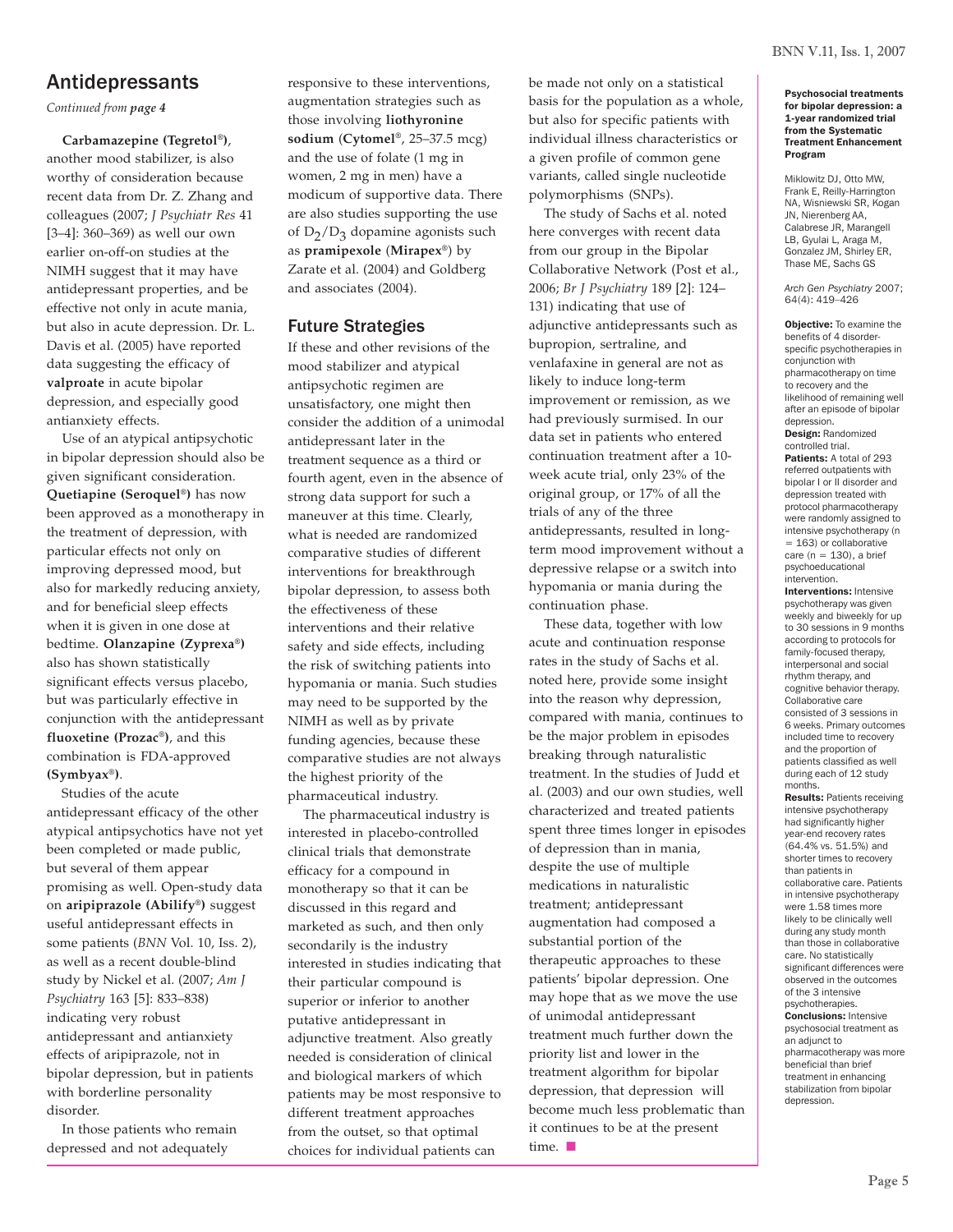# Meeting Highlights: Society of Biological Psychiatry Meeting

May 17th–20th, 2007, San Diego, California

 *The 62nd Annual Convention and Program of the Society of Biological Psychiatry was held in San Diego on May 17–20, 2007. Dr. Robert Post, M.D., Editor-in-Chief of the* BNN*, attended the meeting, and presents highlights in this article. Editorial comments are in italics.*

#### SNPs and BDNF

As noted in a previous article in the *BNN* (Vol. 10, Iss. 2), a considerable scientific literature now documents that a common single nucleotide polymorphism (SNP) of the brain-derived neurotrophic factor (BDNF) gene appears to be a vulnerability factor for bipolar illness. Surprisingly, having the better functioning val66val allele of the proBDNF gene appears to convey vulnerability to the onset of bipolar illness with either an early onset or a rapid cycling course, whereas the less well-functioning val66met or met66met alleles of BDNF appear to be associated with smaller frontal cortical and hippocampal volume and subtle neuropsychiatric defects in a variety of normal and patient populations.

 Dr. A. Stern (NIMH) et al. reported that the met allele is associated with decreased hippocampal neuronal integrity as measured by decreases in Nacetylaspartate (NAA) on magnetic resonance spectroscopy (MRS). Similarly, research by Dr. K. Matsuo (University of Tokyo) and colleagues indicates that bipolar patients with a val66met allele have smaller left and right anterior cingulate gyrii and small dorsolateral prefrontal

cortices. Dr. B. Frey (University of Texas Health Science Center at San Antonio) and coworkers found that the val66met allele of BDNF was associated with low phosphocreatine and creatine in the left dorsal prefrontal cortex of bipolar patients as well.

 *All of these data suggest that the less efficient functioning met allele of BDNF appears to convey some neuroanatomical vulnerability to minor structural deficits associated with the cognitive alterations.*

 In this regard, it is interesting that Dr. C. Zai (University of Toronto) indicated that there is an association with one of the forms of BDNF and the development of tardive dyskinesia in patients with schizophrenia. It is also clear that the findings of low serum BDNF during depression and mania are not specific to those conditions as previously reported by multiple authors, because Dr. A. Pillai (Medical College of Georgia, Augusta) et al. revealed that in medication-naive, first-episode schizophrenic patients, both plasma and cerebrospinal fluid (CSF) BDNF were reduced.

Dr. M. Catena (University of Pisa, Italy) reported that both plasma and serum BDNF levels were lower in depressed patients than in healthy controls, and plasma increases towards normal concurrent with amelioration of depression and the serum BDNF remains low, suggesting more of a trait finding of low BDNF. At the same time, it appears that the evidence for low BDNF levels in patients with bipolar illness has been extended by Dr. L. Young (University of British Columbia) and associates, who found that

BDNF protein levels continue to be low in transformed lymphoblasts in patients with bipolar disorder. In addition, there is evidence that other growth factors, such as insulinrelated growth factor-1 (IGF-1), are low in both bipolar children and adults.

 *These data suggest that a number of growth factors important for neuronal development and plasticity may play a role in relationship to either bipolar illness onset or its cognitive dysfunction. Also, we have previously noted that many preclinical studies had indicated that BDNF decreases with stress, and there are now clinical data to support these same findings.*

## Common Gene Variations and Antidepressant Response

A number of prior studies have indicated that individuals with the short form of the serotonin transporter  $(5-HT_{SS})$  gene were more vulnerable to depression onset and had decreased responsiveness to treatment with antidepressants. Another such replication of this finding has been reported by Dr. J. Rauch (The Medical College of Georgia, Augusta) et al., indicating that a convergence of having the 5-HT<sub>ss</sub> variant and environmental adversity was associated with both more depression and decreased antidepressant responsivity.

 *Thus, these data now provide strong support for the importance of genetic and environmental interactions in depression, such*

*that environmental stressors appear more likely to be associated with depression in the context of some genetic variants compared with others.*

 Another interesting example of a genetic/environmental interaction is how the presence of a neurotensin SNP confers increased resistance to cocainerelated psychosis, as observed in the study of Dr. E. Binder (Emory University). These data are similar to that of a common SNP polymorphism of the catechol-O-methyltransferase (COMT) gene that confers vulnerability or risk for psychosis in adolescents who are heavy smokers of marijuana. Another related finding is the study of Dr. K. Ressler (Emory University) and colleagues, indicating that a variant of the corticotropin-releasing hormone receptor (CRHR-1) was associated with an increased incidence of depression in the context of environmental adversity.

 Dr. G. Valentine (Yale University) and colleagues indicated that an infusion of 0.5 mg/kg of the NMDA receptor antagonist ketamine over 40 minutes produced a rapid onset of antidepressant effects in 10 patients with major depression in proportion to the changes in brain gamma-aminobutyric acid (GABA).

 *These data further support findings of glutamatergic influences on depression and its treatment.*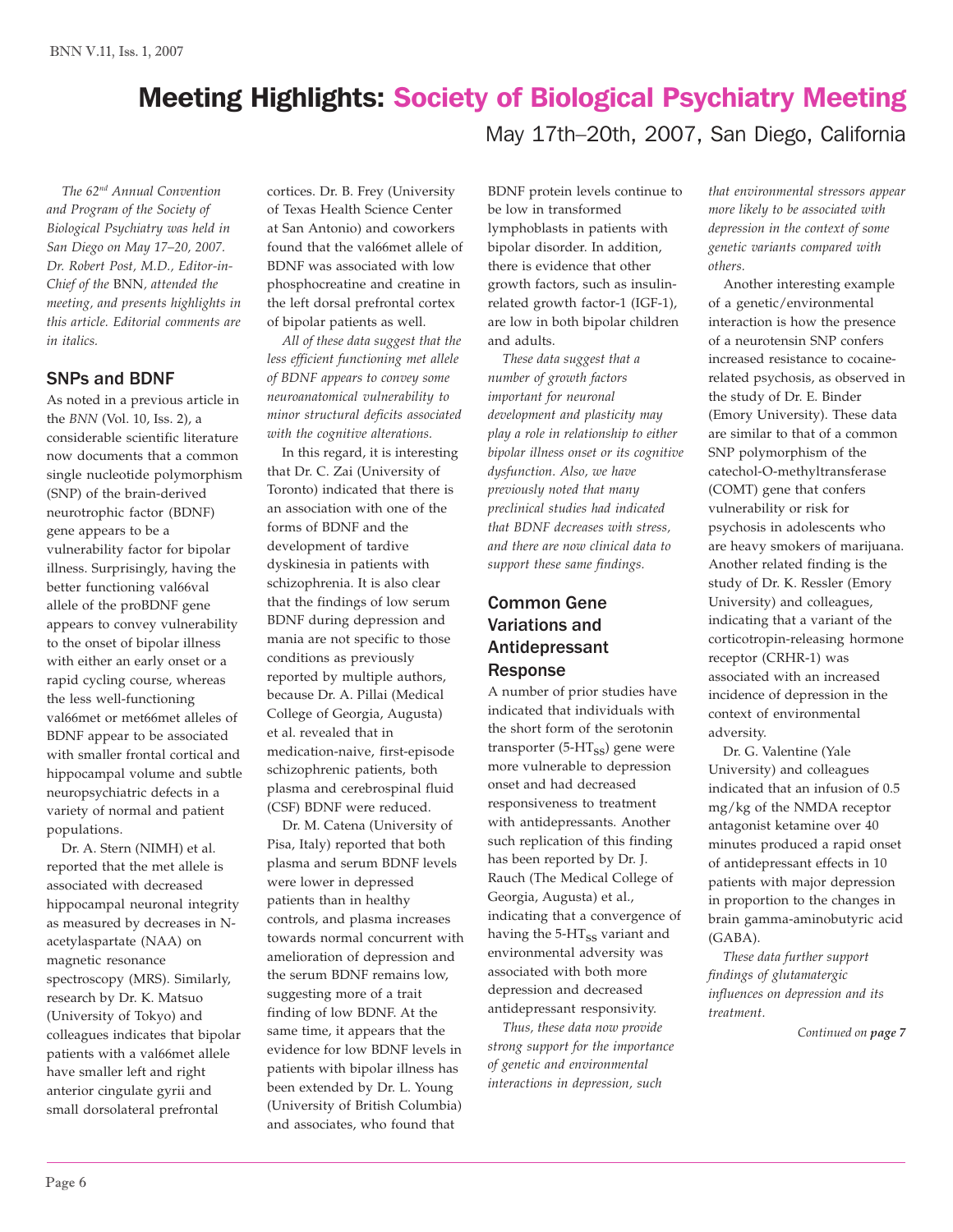## Biological Psychiatry

*Continued from page 6*

## Folate and Homocysteine

Considerable evidence now supports the potential role of elevated homocysteine in not only representing a cardiovascular risk factor, but also a role in cognitive dysfunction in both schizophrenia and bipolar illness.

 The folate/homocysteine story involves the finding that the substance S-adenosyl methionine (SAMe, which is an antidepressant) is metabolized by COMT into S-adenosyl-Lhomocysteine, which is then converted to homocysteine itself. Homocysteine is increased in both Alzheimer's disease and in schizophrenia and is noted in relationship to a variety of cognitive dysfunctions in patients with bipolar disorder as well.

 Dr. G. Sachs (Massachusetts General Hospital) et al. reported that levels of homocysteine were inversely related to scores on the Young Mania Rating Scale (YMRS) and that folate changes correlated both with YMRS scores and Montgomery-Asberg Depression Rating Scale (MADRS) scores in patients with bipolar disorder. Not only was homocysteine reported to be elevated in first-episode psychosis (especially schizophrenia) in the work of Dr. S. Joshi (Interactive Research School for Health Affairs, India) and colleagues, but high levels of homocysteine are also associated with increased measures of oxidative stress, diabetes, cardiovascular disease, and vascular dementia. Previously, it had been reported that high levels of homocysteine in umbilical cord blood at birth was a risk factor for the subsequent development of schizophrenia.

 Together with previous data by Coppen et al. that folic acid was associated with increased responsivity to antidepressants in unipolar depression and to lithium in bipolar illness, this set of new findings continue to support the potential use of folate in its own right and as a substance that can decrease levels of homocysteine, which are apparently not healthy for the brain.

#### rTMS, VNS, and ECT

Dr. J. O'Reardon (University of Pennsylvania) reported that repetitive transcranial magnetic stimulation (rTMS) at 10 Hz and 120% of motor threshold was associated with a response in 113 of 301 patients with major depression, and that two-thirds of these patients sustained their response without relapse over 6 months. However, 41 of the 72 patients needing additional rTMS treatments yielded a response rate of 63.4%, indicating both a high level of initial responsivity and reresponse should continuation treatment need to be reinstituted.

 Dr. D. Avery (University of Washington, Seattle) and colleagues conducted a study of rTMS in patients who did not receive benefit from their randomized assignment in a previously reported 6-week randomized controlled trial of TMS. These investigators reported significantly greater improvement in the initially sham rTMS group that was converted to active rTMS (42.4% responding and 20% remitting) compared with those patients who had done less well on rTMS and continued it (only 24.7% responding and 11% remitting).

 Dr. I. Cavus (Yale University) and associates reported that 1- Hz rTMS decreased glutamate efflux whereas 200-Hz rTMS increased it.

 *These data replicate previous observations by Speer et al. at the NIMH of the differential impact on brain metabolism of 1-Hz versus 20-Hz (in our study) rTMS.*

 Dr. J. Camprodone (Harvard Medical School) et al. reported that one session of right dorsolateral prefrontal cortical rTMS at 10 Hz decreased cocaine craving for 4 hours, which was not observed with left dorsolateral prefrontal cortical rTMS.

 *These data are consistent with a number of preclinical findings suggesting that stimulation of discrete areas of the brain may be associated with decreases in substance craving.*

 Several studies reported on results from vagus nerve stimulation (VNS) studies in major depression, including Dr. C. Conway (St. Louis University School of Medicine) who reported that VNS after 3 to 6 months involved temporal deactivation, whereas VNS after 12 to 24 months decreased prefrontal cortex activity.

 A study of electroconvulsive therapy (ECT) by Dr. R. Berman (New York State Psychiatric Institute) found that ECT, as used in clinical practice, could be associated with memory decrements as well as a high rate of relapse into depression, as previously reported.

 *In 2007, Dr. H. Sackeim et al. (Neuropsychopharmacol 32 [1]: 244–254) reported that the degree of retrograde memory loss measured by deficits in autobiographical memory at 6 months after ECT correlated with the number of bilateral ECT sessions administered. Patients should be warned about this potential that has now been well documented for the first time.*

## Childhood-Onset Bipolar Disorder

Dr. S. Jain (University of Texas Health Science Center at San Antonio) reported that bipolar children with a positive family history for bipolar illness had decreased volume of the left subgenual prefrontal cortex, findings that are identical to those in several previous studies.

 Dr. K. Mezzano (University of Texas Health Science Center at San Antonio) et al. indicated that white matter abnormalities were already present in pediatric patients with bipolar illness in the medial prefrontal cortex, as had previously been widely noted in adults. These data raise the possibility that these abnormalities could be a vulnerability marker that even predates illness onset. In a similar study, Dr. C. Bearden (UCLA) reported that the earlier the onset of childhood-onset bipolar illness, the smaller the hippocampal volume in those measured as adolescents.

*These data are convergent with a number of studies suggesting that childhood-onset bipolar illness may also be associated with decreased amygdala volumes, in contrast to a number of studies reporting increased size of the amygdala in adults with bipolar illness.*

## The STAR\*D Trial

Findings from the STAR\*D trial were reviewed by Dr. John Rush (University of Texas Southwestern Medical Center) and colleagues. The STAR\*D clinical outcome trial entered depressed patients in clinical practice settings into a sequence of clinical trials beginning with **citalopram (Celexa®)** in Step 1, providing either switching or augmentation strategies in Steps 2 or 3, and then a randomization to a monoamine oxidase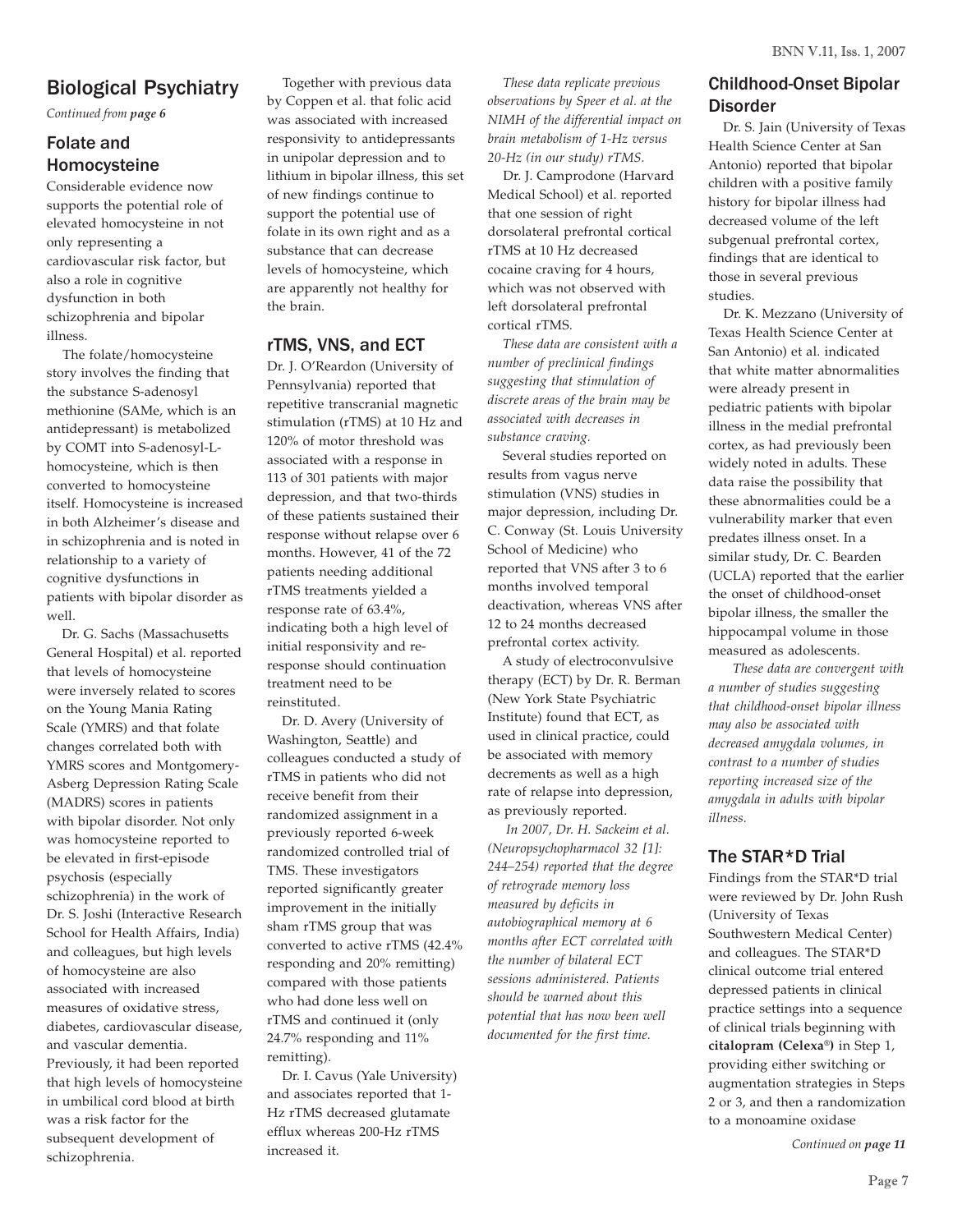# Child and Adolescent Bipolar Illness: Implications of New Landmark Data

Important new data about the incidence of childhood- and adolescent-onset bipolar illness have been revealed recently from several different sources. The primary findings from these sources are that childhood-onset bipolar illness is common, is associated with extraordinarily long delays before first treatment for mania or depression, and is associated with an adverse course of illness and worse prognosis in adulthood compared with adult-onset illness. These clear new findings and realities reemphasize the importance of earlier recognition and treatment of childhood-onset bipolar illness in an attempt to prevent its adverse course.

## New Data: Early Onset

Data from two adult outpatient Networks consisting of patients with bipolar disorder (with an average age of 42) found that between 15% and 28% of patients with bipolar illness had a childhood onset (before age 13) and another 35–46% had illness onsets in adolescence (between ages 13 and 18). The National Institutes of Mental Health (NIMH)-sponsored Systematic Treatment Enhancement Program for Bipolar Disorder (STEP-BD) and our Bipolar Collaborative Network (BCN) thus found that between 50% and 74% of bipolar illness begins before age 19. In the BCN dataset we found that those patients with childhood onsets had the longest delay to first treatment for mania or depression, which on average

was more than 15 years. Even adolescent-onset illness was not treated for more than 10 years on average. In contrast, early adulthood (19 to 29 years) and late adulthood (after 30 years) onsets of illness were treated after much shorter delays of 4.6 and 2.6 years, respectively.

 Both outpatient Networks found that those patients with the earliest onset had more episodes, more rapid cycling, more suicidality, and more dysphoric mania, as well as more anxiety and substance abuse comorbidities than the patients in the other groups. These data regarding substance abuse suggest that if a child or adolescent patient is experiencing extreme mood dysregulation, they may be more prone to attempt to selfmedicate.

 Those patients with the earliest onsets also had a more serious and treatment-refractory course of illness when observed prospectively, as rated by clinicians on the daily Life Chart Methodology (LCM)™. These patients had more severe depression and mania and less time euthymic (without mood episodes) than those with illness onset in adulthood, despite treatment with a wide range of agents by experts in the field.

 The recent epidemiological data of Kessler et al. (2005), based on a national comorbidity survey, also revealed that childhood-onset affective disorders were common, and that the time delay until first treatment was also inversely proportional to the age of onset, i.e., those patients with the earliest onsets had the longest delay until first treatment.

 Together, these data indicate the critical importance of earlier and more effective treatment in hopes of diminishing the longterm toll of the illness on these youngsters with the earliest onset of affective dysregulation.

## Diagnostic Controversy

Confounding this goal are some of the ongoing diagnostic controversies about the incidence rate of bipolar illness and its diagnostic boundaries in childhood. However, much of the controversy is now moot because of the recent data of Birmaher and colleagues at the University of Pittsburgh (2006; *Arch Gen Psychiatry* 63 [2]: 175– 183). Most of the controversy originates from children given the diagnosis of bipolar-not otherwise specified (BP-NOS), because their episodes are not long enough to meet Diagnostic and Statistical Manual of Mental Disorders-Fourth Edition (DSM-IV) criteria for bipolar I disorder (associated with mania lasting 1 week or more) or bipolar II (associated with hypomania lasting 4 days or more). These patients with BP-NOS thus have brief episodes and often have extreme mood dysregulation without distinct periods of euthymia or well intervals. Therefore, some investigators have argued that this form of the illness is not necessarily similar to, or convergent with, the adult variety.

 On the contrary, the data of Birmaher et al. indicate that children with BP-NOS are significantly ill and have considerable dysfunction similar to those with bipolar I and II diagnoses. Moreover, in their study it took much longer for patients with BP-NOS to stabilize acutely, compared with children with bipolar I or II, in whom the average time to achieve remission required about 9 months. In contrast, their patients with BP-NOS required an average of 2.6 years to achieve this same endpoint. In addition, these

investigators found that during the several years of follow-up, approximately 30% of children with BP-NOS converted to the bipolar I or II forms with longer durations or more severe manic components. Thus, it appears that BP-NOS is, in part, a precursor to these more diagnostically accepted bipolar I and II syndromes, suggesting illness course continuity with the more classic adult forms of the illness.

 BP-NOS comprised about 35% of the population in the study by Birmaher et al., with an average patient age of approximately 12, and it is likely that BP-NOS is even more common in children of even younger ages. Extreme periods of mood lability appear to be the symptoms most characteristic of this group. The earliest signs of what may later emerge as clear bipolar illness are brief and extended periods of euphoria and decreased need for sleep.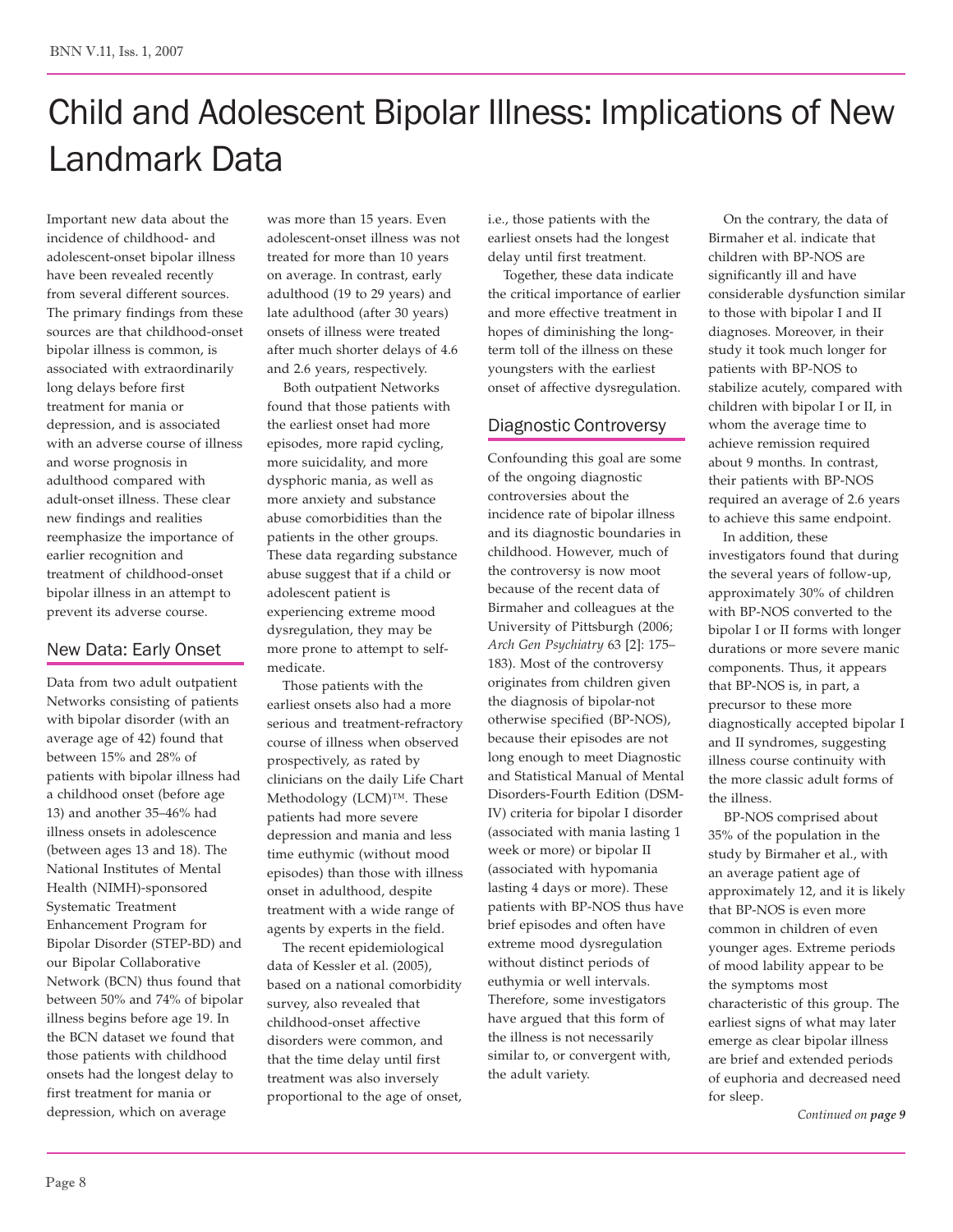## Early Onset

*Continued from page 8*

### ADHD vs. Bipolar Illness

Irritability and poor frustration tolerance are common in those with attention deficit hyperactivity disorder (ADHD), but these symptoms tend to be more common, extreme, and severe in those with bipolar illness. Because the majority of childhoodonset bipolar children have comorbid ADHD, the typical ADHD symptoms of hyperactivity, decreased attention span, and impulsivity are not helpful in making a differential diagnosis between the two illnesses.

 Also making the diagnosis more complicated is the fact that many of the affective signs and symptoms that yield a clear diagnosis do not begin to emerge until the child is 7 or 8 years old, when depression, suicidality, and hypersexuality may become considerably more manifest; these symptoms do not typically occur with ADHD. A clear differential symptom is also the presence of hallucinations or delusions and either suicidality or homicidality, both of which are also completely inconsistent with an uncomplicated ADHD diagnosis. In BP-NOS, moods may fluctuate dramatically multiple times within a day, from periods of unexpected and out-of-context mood elevation to periods of depression and withdrawal. High levels of irritability and aggressiveness are often additionally present.

 The distinction between bipolar illness and uncomplicated ADHD is of considerable importance from the treatment perspective. Stimulants and the noradrenergically active antidepressant **atomoxetine (Strattera®)** are the treatments of choice for uncomplicated ADHD. In contrast, initial mood stabilization with either anticonvulsants or lithium, or the atypical antipsychotics, is the first recommended treatment for those with bipolar disorder (Kowatch et al., 2005; *J Am Acad Child Adolesc Psychiatry* 44 [3]: 213– 235). Only after the child's mood is stabilized and there is evidence of residual ADHD are small doses of the stimulants (amphetamine or methylphenidate) to be added to the treatment regimen.

 Despite these consensus recommendations by experts in the field, what is all too common is that the comorbid ADHD components of bipolar illness are diagnosed and the bipolarity is missed, and children are treated with stimulants and antidepressants alone in the absence of a mood stabilizer or an atypical antipsychotic. This treatment usually results in little to no improvement, and in some cases exacerbation of the bipolar disorder, and occasionally the induction of full-blown manic psychosis.

## Treatment Implications

Thus, children presenting with extreme mood dysregulation and dysfunction, particularly if there is a positive family history of bipolar illness, should be carefully assessed for the presence of bipolar disorder and not simply treated as if they had conventional ADHD. The positive family history of bipolar illness in first degree relatives (as well as a history of other affective disorders) is a definite clue to more intensively observe the child for bipolar disorder, because multiple studies indicate that childhood-onset bipolar disorder is associated with an increased risk of bipolar disorder in relatives compared with the incidence in relatives of those with adultonset bipolar disorder. Birmaher and colleagues also observed that the rate of conversion of those with BP-NOS to more full-blown bipolar I and II syndromes differed as a function of family history, i.e., those children with a positive family history of bipolar illness converted at a rate of 50%, even within the first several years of observation, compared with very low rates in those without such a positive family history.

 Thus, an adult parent with bipolar disorder, particularly if there is affective disorder in the other spouse, should be alert to the possibility of affective disorder in their children and seek appropriate evaluation and treatment, as indicated by the development of abnormal behaviors associated with dysfunction in the child's usual family, social, or educational role. This greater care, observation, and follow-up are

much like processes already in place in many other medical syndromes. Positive family histories of myocardial infarction lead to early attempts at prevention with attention to the risk factors of hypercholesterolemia and high blood pressure. Those with a family history of young-adult-onset breast cancer are recommended candidates for early preventive treatment with tamoxifen and related agents.

#### **Conclusions**

In the past, many have argued that we would merely stigmatize children with such an early diagnosis of bipolar disorder. On the contrary, it would appear that this attitude is allowing stigma to confuse our diagnostic and medical clarity about the importance of early intervention and treatment, particularly given the considerable short- and long-term disabilities associated with bipolar disorder if left inadequately treated. Moreover, in our experience, the children and often their parents are typically relieved to receive this diagnosis, with its positive implications for treatment response and illness amelioration. It is also important in conceptualizing the nature of the child's extreme emotional and behavioral dysregulation as part of an illness that requires concerted treatment, rather than just willful misconduct that engenders harsher and harsher punishment.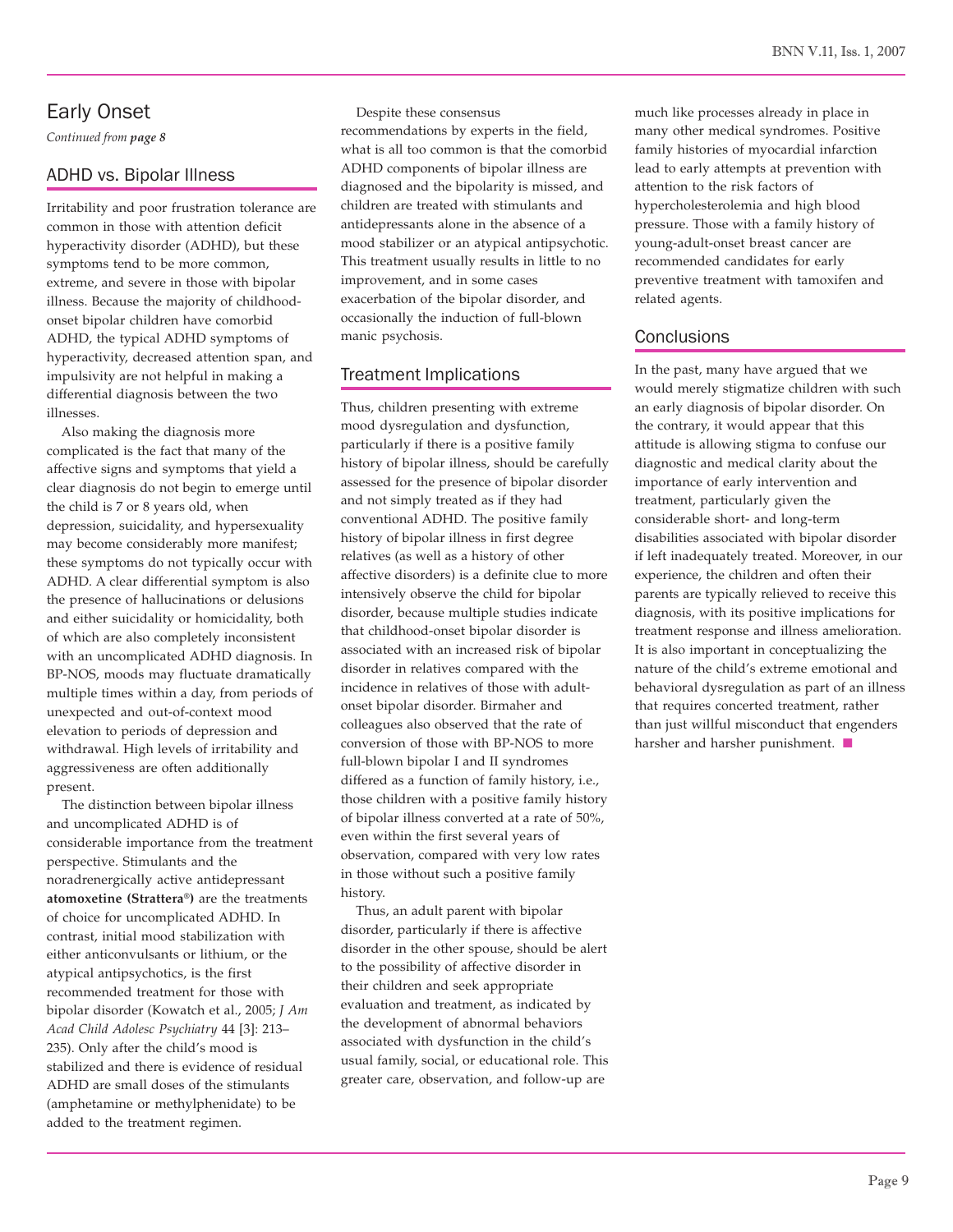## European Conference

*Continued from page 3*

 Dr. F. Colom (Barcelona Stanley Foundation Center), a co-organizer of the symposium, presented remarkable data that group psychoeducation (compared with treatment-as-usual) led to reduced relapse, not only in the first several years after the initial intensive approach to illness education, but also for at least five years.

 *Again, these data make the very strong case for intensive, initial orientation to bipolar illness and its management after the patient is first stabilized, to help produce a more favorable longterm outcome.*

#### Long-Term Treatment Data

Prof. Vieta also presented data from a placebo-controlled prophylactic trial of **oxcarbazepine (Trileptal®)** in bipolar disorder. The study was not adequately funded enough to recruit a sufficient number of patients to have sufficient power for a positive outcome, and most of the effects of the drug were of marginal statistical significance. However, the effects of oxcarbazepine on impulsivity, aggression, and dyscontrol significantly exceeded those of placebo when oxcarbazepine was added to a baseline regimen of lithium carbonate.

 *These data, in combination with the recent data from Dr. K. Wagner showing that oxcarbazepine did not exceed placebo in the treatment of child and adolescent mania, continues to leave the issue of oxcarbazepine efficacy in acute and long-term treatment ambiguous. In the trial of Prof. Vieta, the drug at 1200 mg was well tolerated and without any instances of problematic hyponatremia, which is more likely to occur with this compound than with carbamazepine. Thus, for those patients unwilling or unable to tolerate carbamazepine, oxcarbazepine remains a potential option, given the initial positive blinded studies of the drug by Dr. Emrich and associates in comparison with haloperidol and lithium in acute mania.*

 Dr. J. Geddes (University of Oxford) performed a meta-analysis on all the existing multicenter lamotrigine trials in bipolar depression funded by GlaxoSmithKline, and found that although the last 4 studies were nonsignificant, all of the combined data showed that lamotrigine exceeded placebo by a 27% increased chance of responding. A second BALANCE trial had been the intended (and much needed) comparison of lamotrigine versus an SSRI. However, with the imminent approval of quetiapine for treatment of bipolar depression, this British group is now planning a study comparing the combination of lamotrigine and quetiapine to quetiapine alone. The combination would have the hypothetical advantage of both the acute onset effect of quetiapine for improvement in sleep, mood, and anxiety, and the more gradual onset of lamotrigine's antidepressant effects with its good longterm tolerability in the prevention of relapse and recurrence.

 Dr. B Amann (LMU University, Munich) presented a clinical trial of the addition of the heavy metal chromium for inadequate responders to other treatment modalities. The rationale for the use of chromium is based on its capability to increase amino acid transport in the brain and increase serotonin and norepinephrine, as well as tryptophan and melatonin levels. It also decreases the sensitivity of  $5-HT_{2A}$ receptors and increases insulin utilization. Several previous open studies with chromium had suggested clinical improvement, and this study examined chromium (600–800 mcg/day) as an openlabel adjunctive treatment. Six of 7 patients improved in their first year of open treatment, but only 4 patients remained on the drug in the proposed 2-year study. Chromium had shown positive effects in a prior study of atypical depressed patients, 70% of whom responded to chromium and none of whom responded to placebo. However, in another study by Dr. J. Docherty and colleagues in 113 patients with atypical depression, 600 mcg of chromium was not significantly better than placebo, although it did appear to decrease carbohydrate craving.

 *For those with increased carbohydrate craving, an individual clinical trial of chromium picolinate may be worth considering. However, one should not exceed the recommended doses, because Dr. Rick Weisler reported seeing seizures in several patients who used two to three times the recommended dose of chromium picolinate in concert with bupropion.*

 Dr. W. Nolen (University of Groningen, Sweden) presented a randomized, open comparison of the addition of the monoamine oxidase inhibitor (MAOI) **tranylcypromine (Parnate®)** versus lamotrigine in those patients in whom depression emerged despite taking at least one mood stabilizer. Patients were offered this clinical trial if they failed to respond to a more typical traditional antidepressant in a first randomized trial of bupropion, sertraline, or venlafaxine. Surprisingly, more patients responded to tranylcypromine (75%) versus lamotrigine (30%), but the difference was not statistically significant in this small study. However, the completion rates were significantly higher for tranylcypromine than lamotrigine.

 *It would appear that a clinical trial of an MAOI may still be useful to consider. Often MAOI treatment it is complicated by sleep disturbance, which had previously been treated using the addition of trazodone. However, with the newly demonstrated dramatic effects of quetiapine on sleep and anxiety, as well as on mood, quetiapine might be preferable to use to either augment the effects with MAOIs or counter their effects on insomnia.*

#### Childhood Onset

New data from the BCN presented by Dr. R. Post indicate that the incidence of childhood bipolar illness is vastly higher in the U.S. compared with Europe, where only 2% of the population had illness onsets before age 13 compared with 22% in the U.S. If one examines both childhood and adolescent illness onsets, the percentage of these patients in the U.S. is double that of those in Europe. In accordance with some of the known vulnerability factors for early onset, those patients in the U.S. had a higher incidence in first degree relatives of a positive family history of bipolar illness, as well as unipolar illness, and a family history of a serious suicide attempt or a completed suicide in the family. Thus, somehow there is an increased genetic vulnerability to bipolar illness in the U.S. compared with our European cohorts, at least as studied in Utrecht, The Netherlands, and Freiberg and Munich, Germany.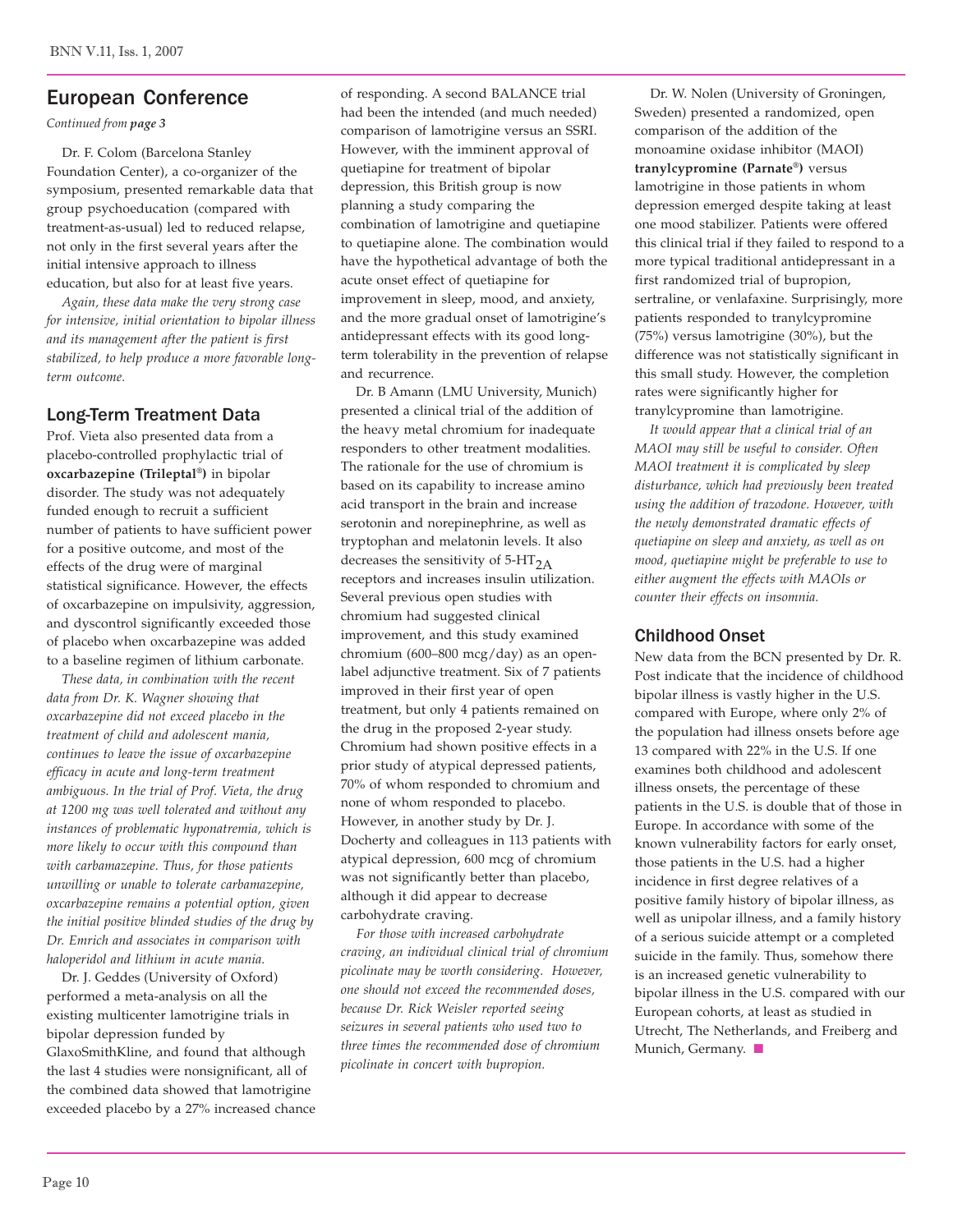## Biological Psychiatry

*Continued from page 7*

inhibitor or the combination of **venlafaxine (Effexor®)** and **mirtazapine (Remeron®)** in Step 4 for those who had not previously responded. Disappointingly, remission rates declined with each successive treatment step, beginning at 36.8% in Step 1, dropping to 30.6% in Step 2, 13.7% in Step 3, and 13.0% in Step 4 (tranylcypromine versus the venlafaxine/mirtazapine combination). Although these remission rates were low to begin with and became successively lower in later treatment steps, the opposite happened in relationship to the rate of relapse, which was 40.1% in those who responded in Step 1 but then grew to 55.3% in Step 2, 64.6% in Step 3, and 71.5% in Step 4.

 *These data indicate the relatively low achievement and persistence of remission in routinely treated outpatients and suggest the need for systematic exploration of alternatives.*

*Thus, these data are mirrored by those of the STEP-BD indicating that antidepressant augmentation of ongoing treatment with a mood stabilizer is much less satisfactory than had previously been surmised. Response rates are low and those who remain well during moderate term of follow-up without the recurrence of a depression or the onset of mania are very few indeed.*

 As noted in many previous editions of the BNN, perhaps earlier and more consistent institution of long-term prophylaxis in the recurrent affective disorders (both unipolar and bipolar) may begin to change this otherwise apparently poor prognosis for a good response seen in large numbers of patients in the

STAR\*D and STEP-BD networks.

#### Maternal Depression

We have previously noted the importance of treating depression in mothers until remission for the sake of the young children in the family. These results have been further highlighted by Dr. M. Weissman (Columbia University) and colleagues in her presentation indicating that if depression in mothers in the STAR\*D trial were remitted compared with those without remission, many findings about the child's behavior were significantly improved. For example, in mothers whose depressions remitted, there was 11% decrease in the diagnoses of their children at three month's time, as opposed to an 8% increase in those children whose mothers were not remitted. Similarly, a high number of children whose mothers remitted achieved a remission of their own diagnosis (33%, as opposed to 12% of the children of mothers who were not remitted). In mothers who were remitted, no new diagnoses were given to their children, as opposed to this occurring in 17% in those whose mothers were not remitted.

 *These data then begin to expand the multiple parameters and domains of disability and dysfunction in those whose depression is inadequately treated. Not only is this a risk factor for the occurrence of more major fullblown episodes in the future and some degree of cognitive decline, but it is also associated with increased risk of behavioral problems in the offspring.* "



# Research Words

Readers have asked us to provide definitions for some technical or medical terms we often use in the context of describing bipolar disorder research. Here are a few terms used in this and other issues of the *BNN* and their meanings in the context of bipolar disorder research:

interpersonal therapy (IPT) one of the short term therapies that have been proven to be effective for the treatment of depression; although depression may not be caused by interpersonal events, it usually has an interpersonal component (it affects relationships and roles in those relationships), and IPT was developed to address these interpersonal issues; the precise focus of the therapy targets interpersonal events (such as interpersonal disputes / conflicts, interpersonal role transitions) that seem to be most important in the onset and / or maintenance of the depression

protein kinase C (PKC) a family of protein kinases consisting of approximately 10 isozymes; PKC transduces the cellular signals that promote lipid hydrolysis

single nucleotide polymorphisms (SNPs) a common DNA variation in a single nucleotide (A, T, C, or G) in the genome (or other shared sequence) that differs between individuals, leading to the insertion of a different amino acid into a protein that may change the function of that protein from not at all to a great deal

supraphysiological pertaining to an abnormal or artificially created state in which a naturally occurring substance is at a concentration greater than that occurring naturally

toxoplasmosis an infection with the protozoan intracellular parasite Toxoplasma gondii; found in humans worldwide, and in many species of animals and birds; cats are the definitive host of the parasite.

**Sources: Modified from Stedman's** Medical Dictionary (www.stedmans. com); and Wikipedia (en.wikipedia. org).